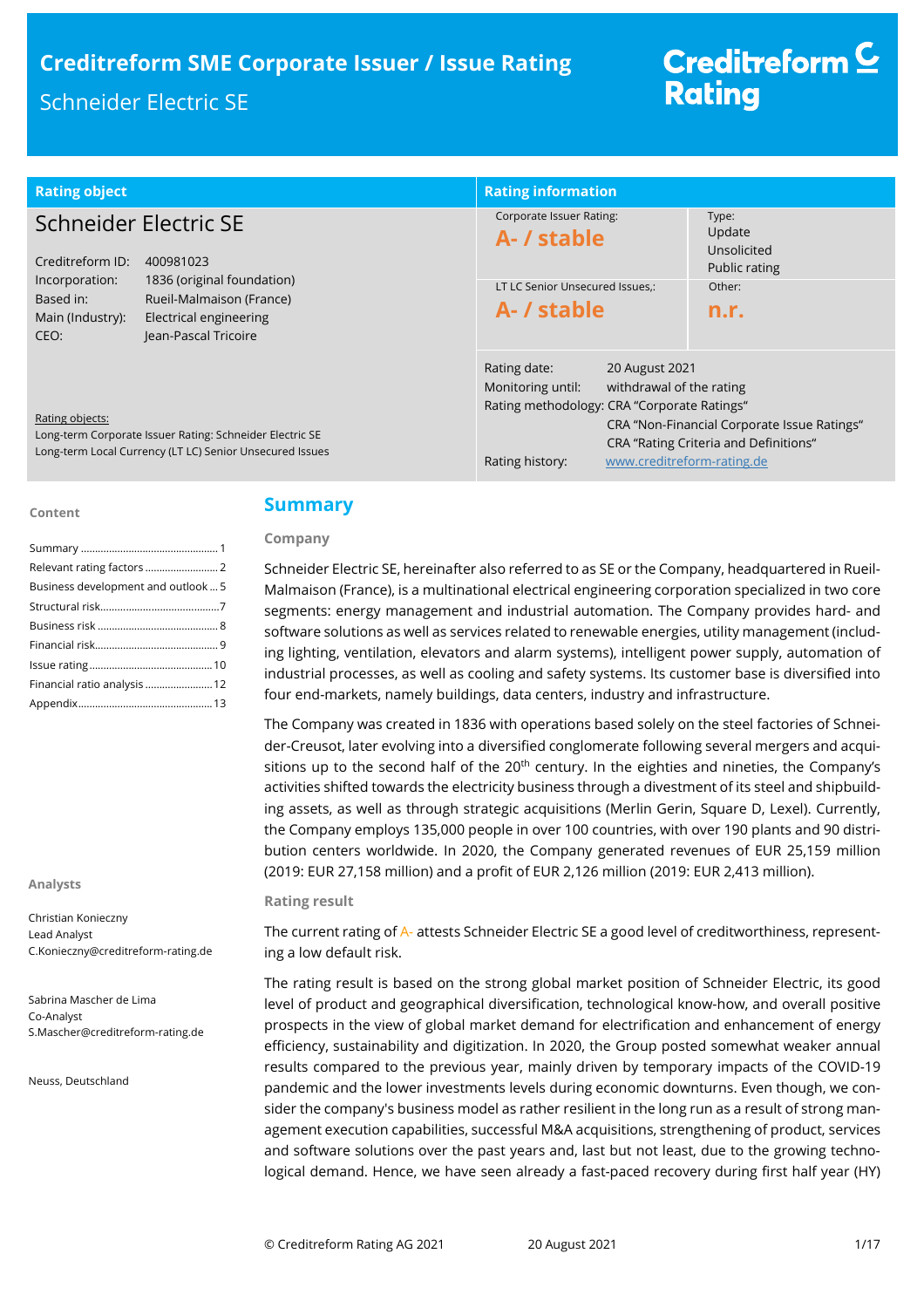2021, with operating performance being even stronger than in pre-pandemic periods. The Company's financing structure and liquidity position remain solid and commensurate to its current rating level.

On the other hand, we believe the Company is vulnerable to the general economic situation in the short run and to possible downturns in overall investment levels. The Company has been active in M&A activities, entailing continuous costs related to restructuring and integration of acquired companies, which has somewhat offset profitability gains achieved over recent years. Furthermore, Schneider Electric has to maintain a significant level of R&D and investments to retain its solid technological position. The Company's relatively aggressive shareholder remuneration, as evidenced by its progressive distribution policy and recurring share buyback programs, put pressure on its financials. Thus, 2020 key financial figures have deteriorated slightly compared to the previous year without an immediate impact on the rating.

### **Outlook**

The one-year outlook of the rating is stable. This is based on our expectation of recovery in Schneider Electric's operating performance through 2021 and potentially onwards, supported by already strong results during first HY 2021 and more positive economic growth prospects globally. In our view, the Company will have a prudent financial management going forward, adjusting its capex and dividend outflows to its internal cash flow generation. This includes our expectation that Schneider Electric will not embark in large debt-financed acquisitions, sustaining a healthy capital structure. Economic and business risks in connection with COVID-19 remain immanent in the rating.

# **Relevant rating factors**

Table 1: Financials I Source: Schneider Electric SE Annual Report 2020, standardized by CRA

| <b>Schneider Electric SE</b><br>Selected key figures of the financial statement analysis | <b>CRA standardized figures<sup>1</sup></b> |        |  |
|------------------------------------------------------------------------------------------|---------------------------------------------|--------|--|
| Basis: Annual accounts and report of 31.12. (IFRS, Group)                                | 2019                                        | 2020   |  |
| Sales (million EUR)                                                                      | 27,158                                      | 25,159 |  |
| <b>EBITDA (million EUR)</b>                                                              | 4,522                                       | 4,262  |  |
| EBIT (million EUR)                                                                       | 3,347                                       | 3,052  |  |
| EAT (million EUR)                                                                        | 2,523                                       | 2,238  |  |
| EAT after transfer (million EUR)                                                         | 2,413                                       | 2,126  |  |
| Total assets (million EUR)                                                               | 30,266                                      | 34,263 |  |
| Equity ratio (%)                                                                         | 31.14                                       | 27.51  |  |
| Capital lock-up period (days)                                                            | 56.65                                       | 67.66  |  |
| Short-term capital lock-up (%)                                                           | 21.42                                       | 28.74  |  |
| Net total debt / EBITDA adj. (Factor)                                                    | 3.40                                        | 3.82   |  |
| Ratio of interest expenses to total debt (%)                                             | 1.43                                        | 1.05   |  |
| Return on investment (%)                                                                 | 9.16                                        | 7.25   |  |
| <b>EBIT Interest Coverage Ratio</b>                                                      | 11.19                                       | 11.69  |  |

#### **Reference:**

The relevant rating factors (key drivers) mentioned in this section are predominantly based on internal analyses and evaluations of the rating process, as well as on the derived valuations of the analysts participating in the rating and, if applicable, other rating committee members. The fundamental external sources used are specified in the section "Regulatory requirements" and "Rules on the presentation of credit ratings and rating outlooks".

#### **Excerpts from the financial key figures analysis 2020:**

+Resilient gross profit from sales +Decline in interest expenditure

- +EBIT and EBITDA interest coverage
- +Very good liquidity / liquidity ratios

-Decrease in sales

-Significant increase in balance sheet total with decline in equity ratio -Generally declining figures of capital structure also due to M&A -Declining asset coverage ratio -Decline in return on investment

j

<sup>1</sup> For analytical purposes, CRA adjusted the original values in the financial statements in the context of its financial ratio analysis. For example, when calculating the analytical equity ratio, deferred tax assets, goodwill (entirely or partly), and internally generated intangible assets are subtracted from the original equity, whilst deferred tax liabilities are added. Net total debt considers all balance sheet liabilities. Therefore, the key financial figures shown often deviate from the original values of the company.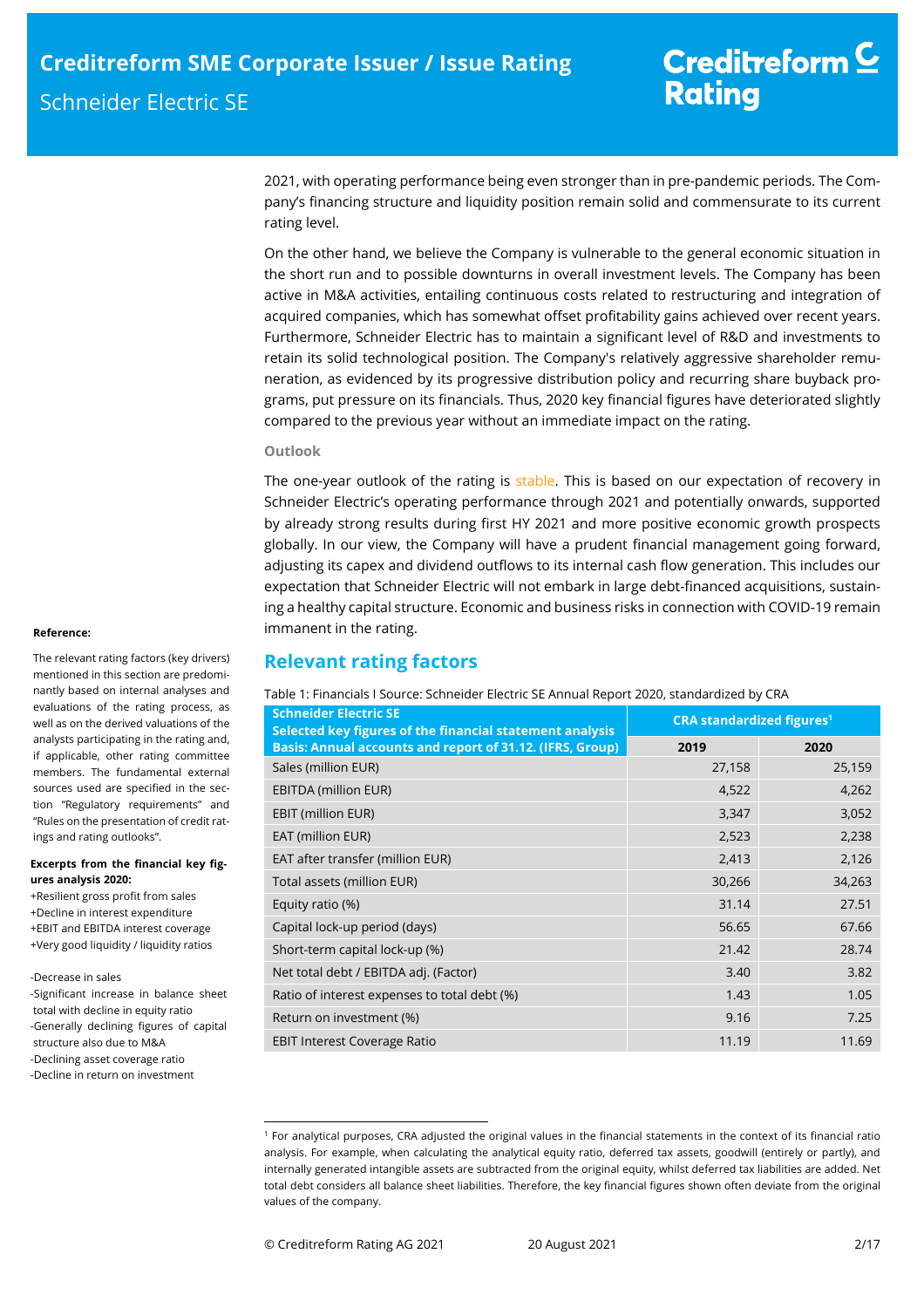# Creditreform  $\underline{\mathsf{C}}$ **Rating**

## **General rating factors**

- + Market leader with strong global market position and diversified product portfolio
- + Business model resilient in the long term
- + Solid financial position and good access to capital markets
- + Business model benefits from growing trend in electrification, sustainability and digitalization
- + Track record of stable profitability and strong operating cash flows
- + Differentiation of product and service offering due to state-of-the-art use of technologies (IoT, Industry 4.0, convergence of information and operation technology, among others)
- + Ongoing portfolio optimization supports improving business profile
- Dependency on economic cycles in the short term, and overall investment levels
- Highly competitive market, also due to competitors from lower-cost countries
- Subject to exchange rate volatility, as only a quarter of total revenue is generated in Europe
- Ongoing execution and integration risks, as growth strategy is mostly based on acquisitions
- Sizeable shareholder remuneration with progressive dividend policy and share buyback programs, with concurrent decline in equity ratio

## **Current rating factors**

- + Business model proved to be resilient during the COVID-19 pandemic, with solid operating cash flow generation
- + Stable profitability despite tougher market conditions
- + Numerous acquisitions and investments during 2020 will accelerate digital transformation (RIB Software, ProLeiT, ETAP, OSIsoft and a new hub in India)
- + Higher cash balance in 2020 (but predominantly determined by external financing)
- + Strong business and result development during first HY 2021
- + Despite high cash outflows due to investments and M&A activities in 2021, sufficient financial headroom
- Significant decline in sales due to portfolio restructuring and exchange rate variation (mainly the appreciation of euro against US dollar).
- Generally weakened macro environment and economic instability due to COVID-19 pandemic and various (geo-)political conflicts
- Capital structure mostly composed of goodwill and other intangibles, whose value is susceptible to volatility
- Higher restructuring costs adversely affecting results in the short term
- Increase in financial debt levels during 2020 and first HY 2021

**General rating factors** summarize the key issues that – according to the analysts as per the date of the rating – have a significant or long-term impact on the rating, positive (+) as well as negative (- ).

**Current rating factors** are the key factors that, in addition to the underlying rating factors, have an impact on the current rating.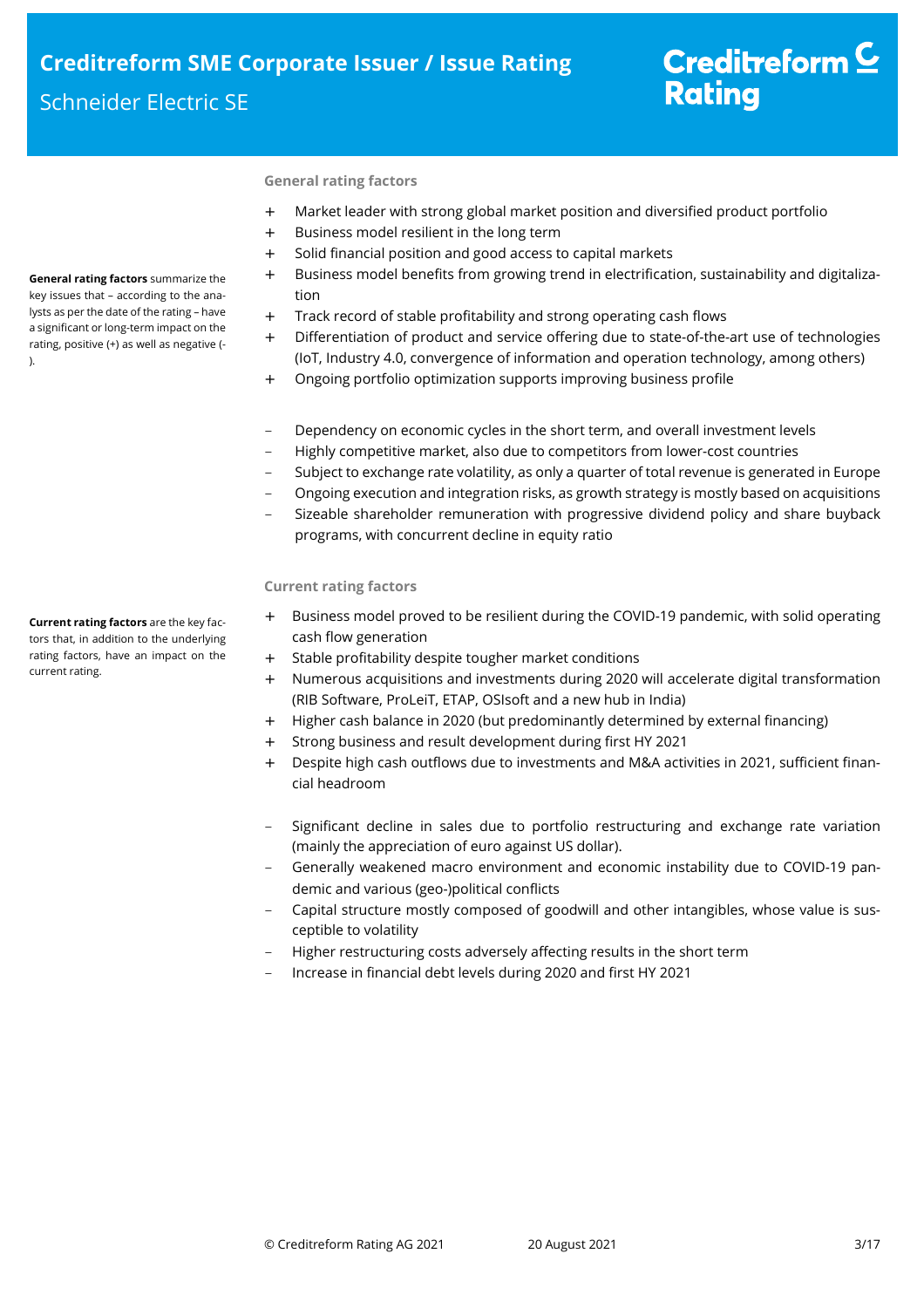**Prospective rating factors** are factors and possible events that – according to the analysts as of the date of the rating – would most likely have a stabilizing or positive effect (+) or a weakening, negative effect (-) on future ratings if they occurred. This is not an exhaustive list of possible future events with potential relevance for future ratings. Circumstances may arise which are not included in the list of prospective factors, whose effects are impossible to assess at the time of the rating, either because these effects are uncertain or because the underlying events are deemed unlikely to occur.

### **ESG factors** are factors related to environment, social issues and, governance. For more information, please see the "Regulatory requirements" section. CRA generally takes ESG relevant factors into account when assessing the rating object, and discloses them when they have a significant influence on the creditworthiness of the rating object, leading to a change in the rating result or the outlook.

**Prospective rating factors** 

- + Confirmation of the solidity of SE's strong business model and globally leading position, as well as the stability of its credit ratings over the entire cycle
- + Deleveraging in the coming years as a result of stronger operational performance
- + Continued significantly positive free cash flows in the coming years
- + Improvement or normalization of the extraordinary pandemic situation
- + Improvement of the financial ratio arithmetic to the 2018 level
- Absence of debt reduction
- Maintenance of its relatively aggressive shareholder remuneration (progressive dividend payments and share buyback initiatives)
- Further large company acquisitions that lead to a deterioration in the credit metrics (SE has spent over EUR 7 billion on new business purchases since the beginning of 2020)

## **ESG-factors**

CRA generally considers ESG factors (environment, social and governance) within its rating decisions. In the case of Schneider Electric SE, we have identified ESG factors with significant influence on the following categories, which are described in the sections below.

(E) Environment ⊠ (S) Social □ (G) Governance □

- + (E): Sustainable products and services represent 70% of the Group's total revenues
- + (E): Meaningful achievements in ESG is a key competitive factor

Already, 72% of the turnover results from sustainable products and services, the share of which may further increase due to stricter regulations with regard to CO<sub>2</sub>-emissions and an increased focus on sustainability in companies and private households. Sustainability is therefore a key driver of the Company's performance, as well as a significant competitive factor for SE. With its sales classified as green, SE aims to adapt its business model to the emerging EU regulatory in connection with the EU Taxonomy. Accordingly, sales related to the extraction or utilization of fossil fuels have been reduced. In our view, SE has excelled in implementing sustainable business strategies over the last years. Overall, we believe SE to be a sustainable and socially wellpositioned company, which we consider beneficial for its corporate identity.

A general valid description of Creditreform Rating AG, as well as a valid description of corporate ratings for understanding and assessing ESG factors in the context of the credit rating process, can be found here:

https://creditreform-rating.de/en/about-us/regulatory-requirements.html?file=files/content/downloads/Externes%20Rating/Regulatorische%20Anforderungen/EN/Ratingmethodiken%20EN/The%20Impact%20of%20ESG%20Factors%20on%20Credit%20Ratings.pdf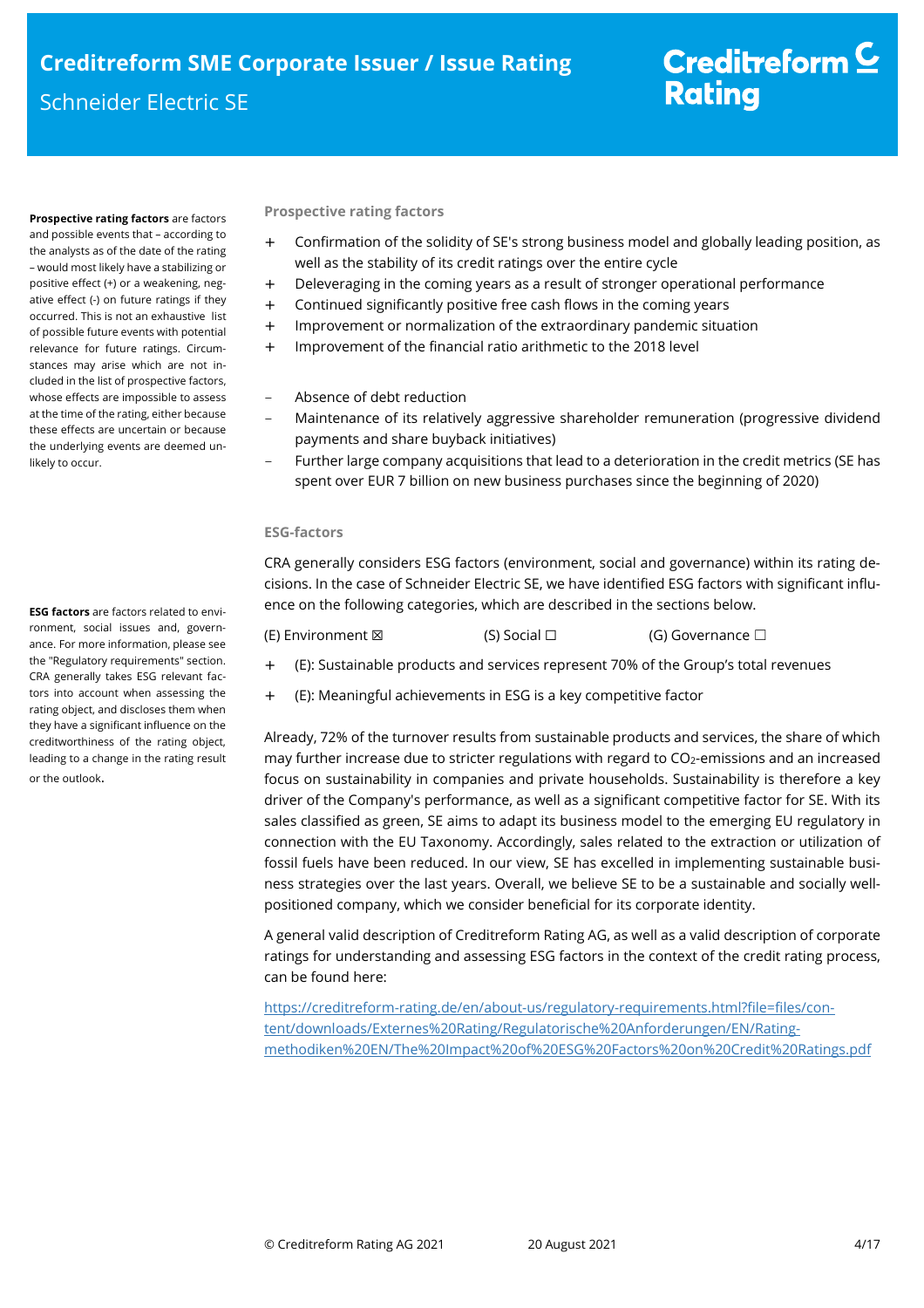#### Please note:

The scenarios are based on information available at the time of the rating. Within the forecast horizon, circumstances may occur that could lead to a change of the rating out of the indicated range.

#### **Best-case scenario: A-**

In our best-case-scenario for one year, we assume a rating of A-. In this scenario, we expect that the Company's resumed growth seen in the first HY 2021 will continue going forward, mainly driven by better global economic conditions following progress in COVID-19 vaccinations and by successful implementation of management strategies, including portfolio restructuring, future investments and liability management initiatives. Stronger annual results and cash flow generation will allow Schneider Electric to sustain its good liquidity position and healthy capital structure, with leverage (as measured by net total liabilities to EBITDA) standing below 4x on a sustained basis. In our best-case-scenario, the result of our key financial figures analysis remains stable. Based on the current relevant financial figures and their expected future development, we consider an upgrade less likely in the short term.

## **Worst-case scenario: BBB+**

In our worst-case scenario for one year, we assume a rating of BBB+. In this scenario, we expect that the uncertainties related to the COVID-19 pandemic will remain, with a slower recovery of demand preventing more sustainable growth in operating performance through the second half 2021 and beyond. We also assume that delayed rebound in SE's cash flow generation will lead to a weaker capital structure, with its equity ratio remaining below pre-pandemic levels, and net total liabilities to EBITDA standing around 5x (3.8x in 2020) on a sustained basis.

# **Business development and outlook**

Schneider Electric proved to have resilient business model with satisfactory operating performance, despite tougher market conditions during the COVID-19 pandemic. Revenues declined by 7.4% in 2020 on a year-over-year basis (yoy), amounting to EUR 25,159 million (2019: EUR 27,158 million). The decline is mainly explained by portfolio restructuring with deconsolidation of some of the business segments, as well as by exchange rate variation, in particular the appreciation of the euro against the US dollar. The fall in sales in 2020 is not so sharp if compared to other recession periods (13.7% drop during 2009 crisis), and will likely bounce back in the course of 2021 based on strong recovery during first half of the year. We acknowledge the Company's strong growth history over recent years, with net revenues and reported EBITA increasing by EUR 5.6 billion and EUR 907 million over the 2010-2020 period, implying a successful implementation of management strategies over time; we thus expect a continued positive development.

Schneider Electric has made several small acquisitions over recent years, with the objective of repositioning its business model to benefit from the growing trend in electrification, sustainability and digitalization. Hence, restructuring and integration costs have been increasing over recent years, with adverse short-term effects on operating income - EBIT declined by 9% yoy, amounting to EUR 3,052 million in 2020 (2019: EUR 3,347 million). However, operating margin (EBIT) remained relatively stable during the year, at around 12%, thanks to efficient cost savings initiatives and to the Company's good geographical diversification, as we assume lockdown requirements did not impact demand in all regions simultaneously, and differed in terms of length and severity.

During the first half of 2021, Schneider Electric outperformed expectations, with revenue and EBIT growth even compared to pre-pandemic periods. Better growth perspectives in the Company's four end-markets (namely Building, Data Center, Infrastructure and Industry) and across all regions are supporting the rebound in operating performance, allowing it to achieve targets ahead of schedule. Accordingly, revenues increased by 19% in the first HY 2021 compared to the same period of the previous year, and reported EBITA (excluding restructuring costs) is 50%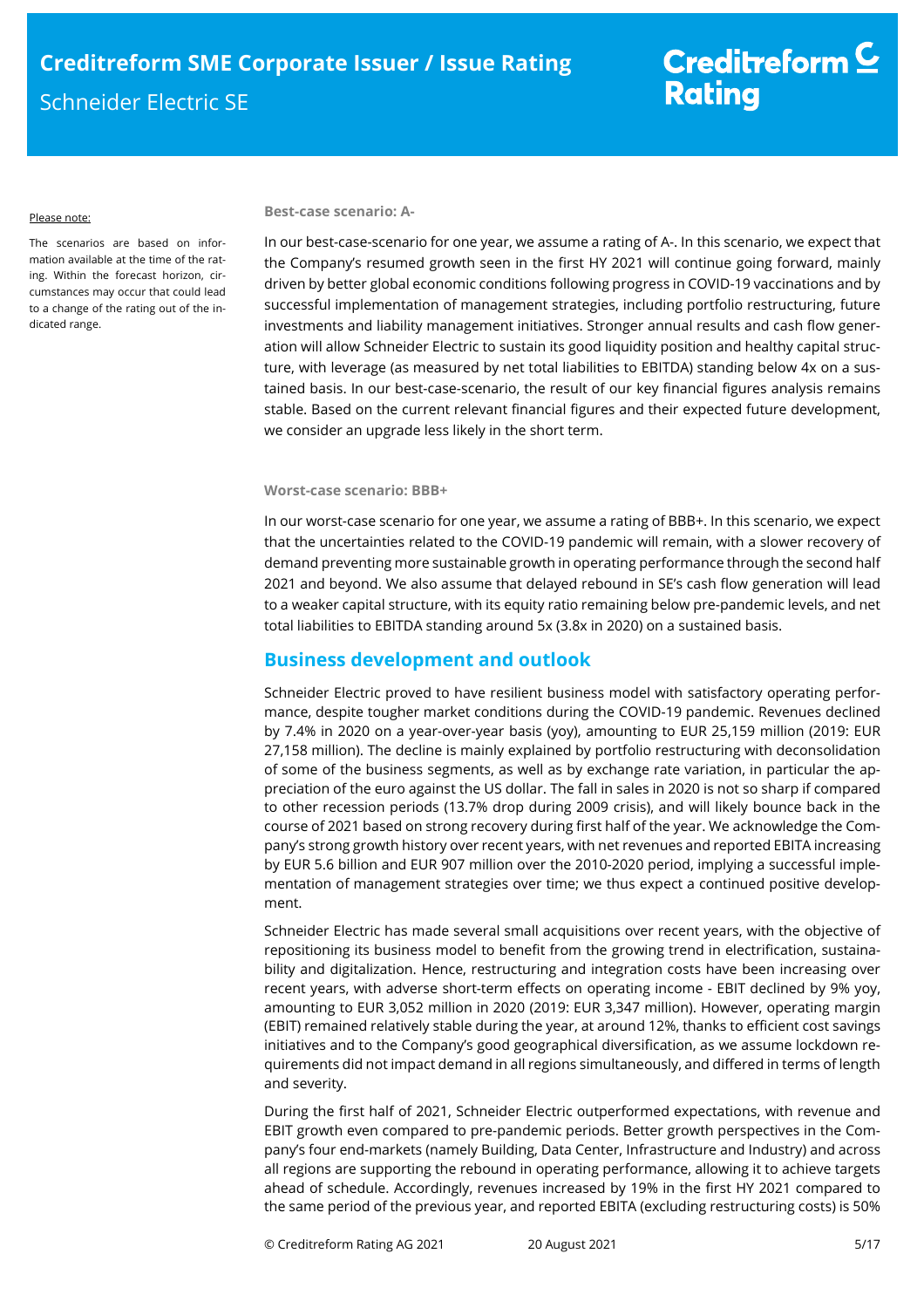higher, with margin expansion of 350 bps during this period. Increased profitability was mostly driven by higher prices, which reflects in our opinion the Company's successful strategy to add value to its range of products and services.

The Company's operating segments are divided into Energy Management and Industrial Automation, accounting for 76.9% and 23.1% of consolidated net revenues, respectively. SE's **Energy Management** business is focused on providing end-to-end solutions that support consumers in maintaining more efficient and sustainable use of energy. Despite the 7.2% decline in revenues in 2020, this segment presented a mild improvement in its reported EBITA margin, rising to 18.8% from 18.4% a year earlier. The EUR 832 million increase in backlog in 2020 (13% growth compared to 2019), coupled with a strong performance in the first half 2021, indicate recovery in the Company's main end-markets. During the first half of 2021, revenues increased by 19.8% compared to the same period of the previous year, and the reported EBITA margin reached 20.5%. The **Industrial Automation** division offers software for the automation and control of machines, plants, and processes. During 2020, revenues and reported EBITA fell by 7.9% and 13.1%% respectively compared to 2019, and backlog remained stable. During the first half of 2021, revenues increased by 16.6% yoy, and the reported EBITA margin reached 18.2% (300 bps higher than in 1H 2020).

We believe demand fundamentals will remain positive throughout the year and potentially beyond. The residential construction sector benefits from low mortgage rates, government incentives in some regions, increased consumer spending, and working from home trends; data center demand is supported by increased internet traffic, roll-out of 5G, and automation/digitization trends; the electric utility sector is more stable and presented resilient performance during the COVID-19 crisis; and most industrial sectors, with the exception of oil & gas, already showed recovery in comparison to pre-pandemic periods.

Since the beginning of 2020, Schneider Electric has invested roughly EUR 7 billion in the acquisition of the following companies: RIB Software, L&T Electrical & Automation division, ETAP, OSIsoft (through its subsidiary AVEVA) and ProLeit, with the first three entities fully consolidated into the Energy Management segment and the others into Industrial Automation. On a combined basis, these transactions will increase Schneider Electric's annual revenue base by roughly EUR 1.5 billion. We expect this to bring innovation and diversification, and to strengthen the Company's position as a global and sustainable supplier of software and digital services. After the acquisition of the L&T Electrical & Automation division, Schneider electric will further diversify its geographic footprint, with India to be one of the Company's main markets.

Based on strong first-half results, Schneider Electric revised its targets upwards for 2021 and now expects to achieve 11-13% revenue growth (8-11% previously), 19-24% reported EBITA growth (14-20% previously), and margin expansion of 120-150 bps (90-130 bps previously). In our view, the Company should be able to meet these targets based on its track record of successful operations management, as well as better growth prospects going forward as global economic conditions improve with advance of COVID-19 vaccination.

Table 2: Figures of the current financial year I Source: Half-year report 2021)

|             | <b>Schneider Electric SE First HY figures</b> |                      |
|-------------|-----------------------------------------------|----------------------|
| In Mio. EUR | <b>First HY 2020</b>                          | <b>First HY 2021</b> |
| Sales       | 11,575                                        | 13,774               |
| <b>EBIT</b> | 1,200                                         | 2,096                |
| EBITA*      | 1,576                                         | 2,362                |
| <b>EBT</b>  | 1,028                                         | 2,018                |
| EAT         | 821                                           | 1,587                |

\* Excluding restructuring costs and other income/expenses.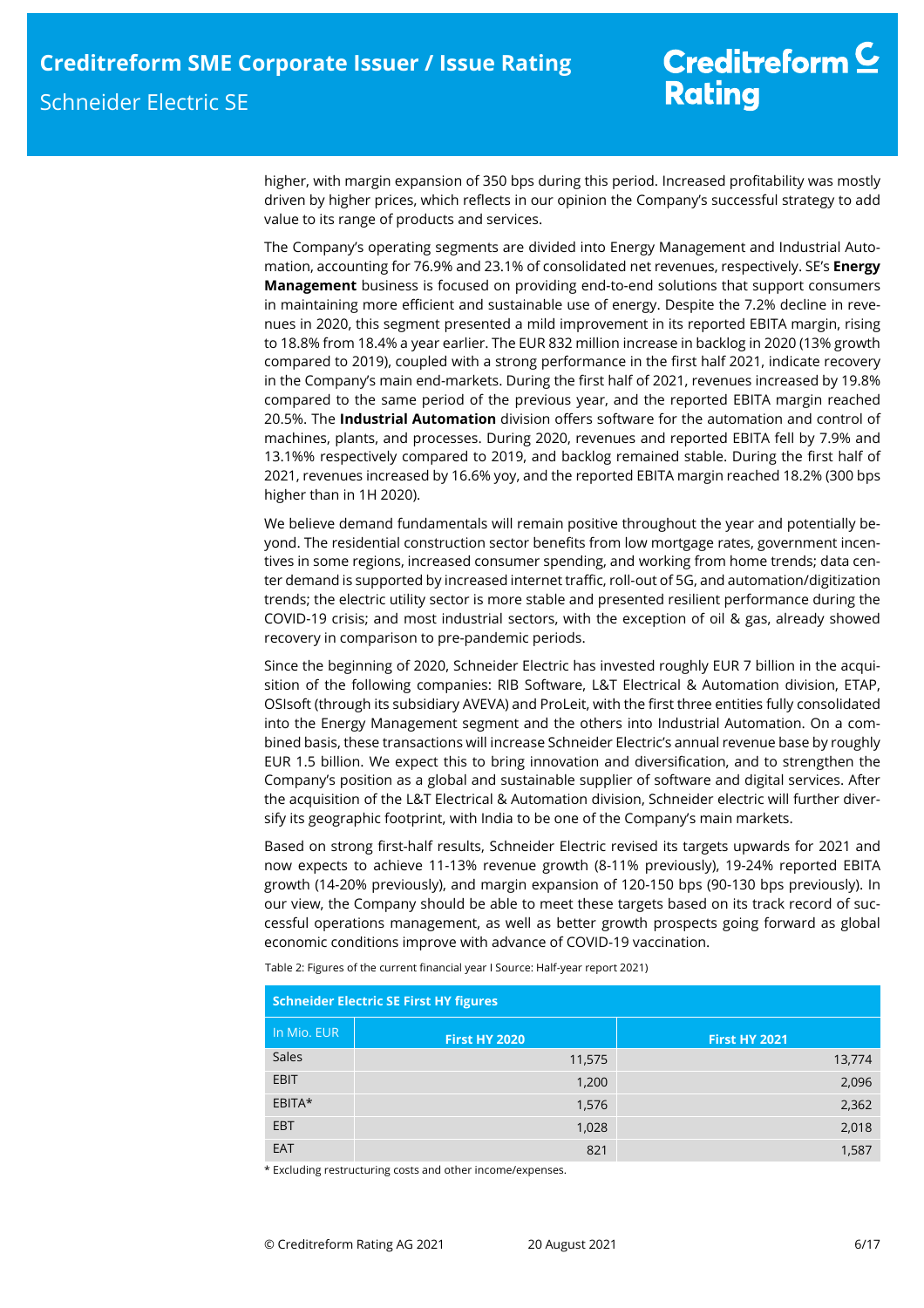# **Structural risk**

The parent company of the Group is Schneider Electric SE, a European Company incorporated in France in 1836 and headquartered in Rueil-Malmaison. The Company's shares are traded on the Paris Stock Exchange and are included in the Euro Stoxx 50 stock market index.

Schneider Electric has 190 plants and 90 distribution centers around the world, with a well-balanced revenue base across all regions (28.2% in North America, 26.6% in Western Europe, 31.2% Asia Pacific and 14.0% in other regions).

The biggest shareholder of Schneider Electric is Sun Life Financial, Inc. (8.3% of the share capital as of 31 December 2020), followed by BlackRock Inc. (6.4%). About 3.7% of the shares belong to the Company's employees, and 2.3% represent treasury shares. The rest of the shares are in free float.

The Board of Directors, currently consists of 15 members, of which 3 are employees and 9 are independent members. The members of the Board of Directors are appointed for 4-year terms. The Executive Committee currently consists of 16 members, including the Chairman and CEO Jean-Pascal Tricoire.

The Group focuses on two main businesses: Energy Management - which comprises the subdivisions Medium Voltage, Low Voltage and Secure Power - and Industrial Automation, each of them managing its own R&D, as well as marketing and sales departments in several international geographical zones. Group-wide services such as Strategy, Finance, Human Resources, IT Systems, and Global Marketing are provided centrally by the Global Function business unit. According to Schneider Electric, all sites and products meet the applicable quality, environmental, energy efficiency and health & safety standards, and have achieved relevant certification.

The Medium Voltage segment provides technical and software solutions for integrated management, protection, and control of electrical networks on the level of the energy transition. Along with established products such as switchgear, transformers and electrical network protection, and automation products, the medium voltage business includes IoT reaching power products as well as distribution management, operation management, and pipeline management software.

The Low Voltage segment includes a wide range of products and solutions for the end markets, such as products for protection, power monitoring and control, building management hardware and software, power meters, cable management systems, as well as renewable energy conversion and connection equipment and electric vehicle charging infrastructure. The Company designed its own platform branded EcoStruXure, which enables the widespread deployment of IoT for low and medium voltage architecture in all of its end markets.

The Secure Power segment focuses on critical power products and solutions for data centers and other applications where power continuity and quality is essential.

The business division Industrial Automation includes Process, Hybrid, and Discrete Automation, and provides products and solutions for the automation and control of machines, manufacturing plants and industrial sites, including software for design, operation and maintenance of industrial processes.

The Group offers its products and solutions in four major markets: non-residential and residential buildings; utilities and infrastructure; industry and machine manufacturers; and data centers and networks.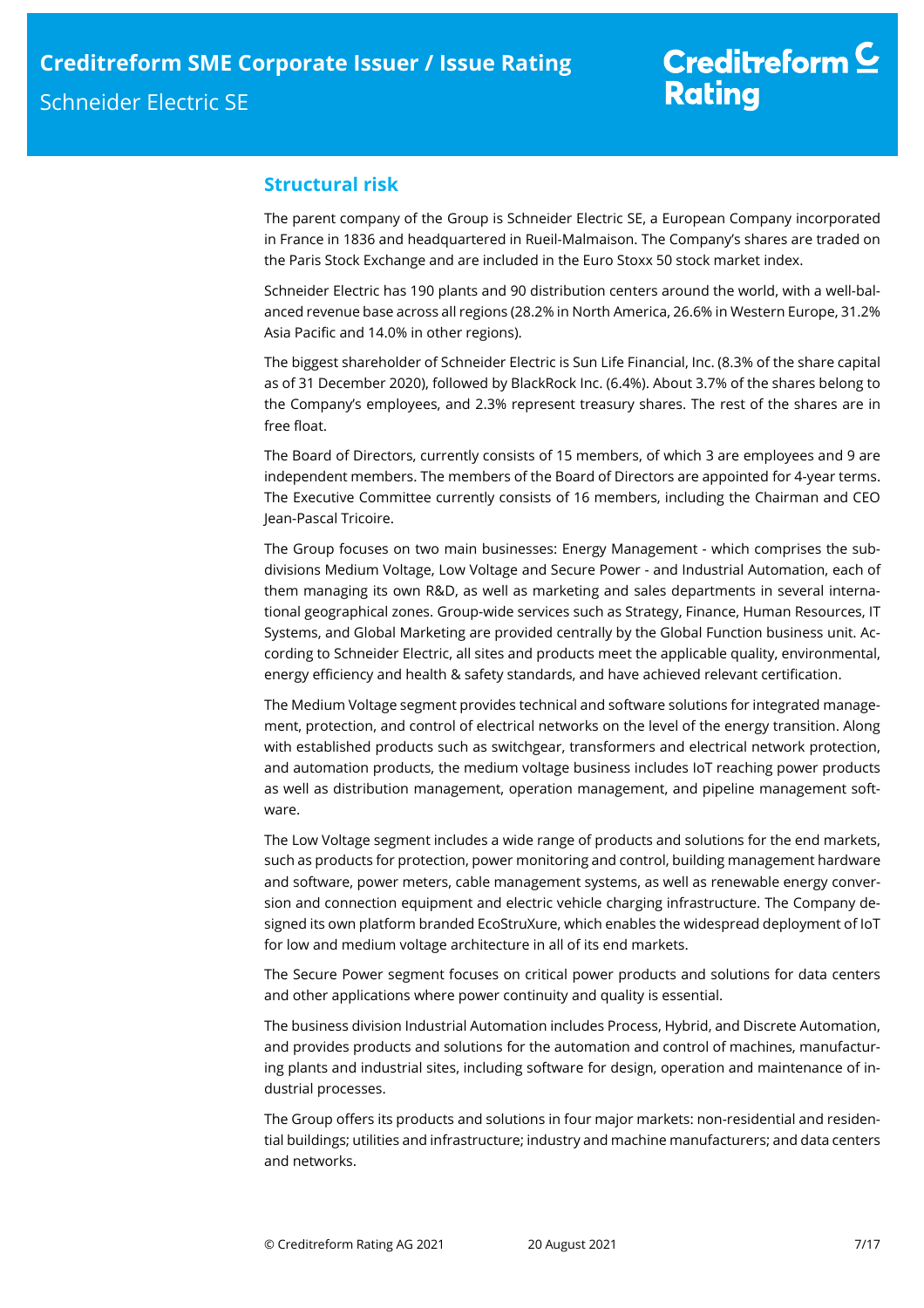The Company reports its financial statements in accordance with IFRS and has to comply with high legislative, regulatory and corporate governance standards. After examining publicly available information regarding corporate governance and compliance measures, we assume sufficiently developed structures with regard to risk management, accounting and controlling, as well as other administrative and operational functional areas, and do not see any core risks in connection with the Company's structure.

We were not able to identify any structural risks that had a particular impact on the rating In the course of our analysis. Neither the accelerated restructuring of the group in the direction of sustainability with correspondingly lively M&A activity, nor the Company's solid operational performance, reveal any significant structural weaknesses. We therefore consider the structural risk of SE to be moderate.

# **Business risk**

The Group's activities are particularly vulnerable to the economic growth cycles and general level of investments in different countries, although its geographical diversification enables Schneider Electric to compensate slowdowns in certain markets. Approximately 45% of the Group's sales are generated in emerging countries, which face more volatile market conditions and significantly higher country risks. In this context, Schneider Electric is exposed to economic, legal and political risks in several countries in which it operates.

Significant risks are associated with the competitive market environment. In addition to established market players, Schneider Electric faces increased competition from emerging markets. The Company's leading market position could therefore be negatively affected by price erosion and cost pressure, as well as by the processes of industry consolidation. The same trends could also be significant for Group's suppliers.

General market trends such as electrification and automation with a focus on energy efficiency, digitization with the rising need for connectivity (IoT), and customers' integration into complex software-based solutions create business opportunities for Schneider Electric. On the other hand, these trends imply high levels of investment and an adequate level of R&D, especially to accelerate the convergence of operational technology and information technology to maintain the Group's leadership position. The following table shows the company's research and development spending as compared to sales.

Table 3: Schneider Electric's R&D spending I Source: SE's Annual Reports

| <b>Schneider Electric SE</b> |                |               |
|------------------------------|----------------|---------------|
| In Mio. EUR                  | <b>R&amp;D</b> | as % of sales |
| 2017                         | 1,183          | 4.78%         |
| 2018                         | 1,299          | 5.05%         |
| 2019                         | 1,368          | 5.04%         |
| 2020                         | 1,407          | 5.59%         |

The Company faces a range of risks associated with the need to comply with increasingly stringent environmental regulations in the countries in which it operates. The Group is exposed to fluctuations in energy and raw material prices, in particular steel, copper, aluminum, and plastics. In order to manage its exposure to fluctuations in interest rates, exchange rates and metal prices, the Group uses financial hedging instruments.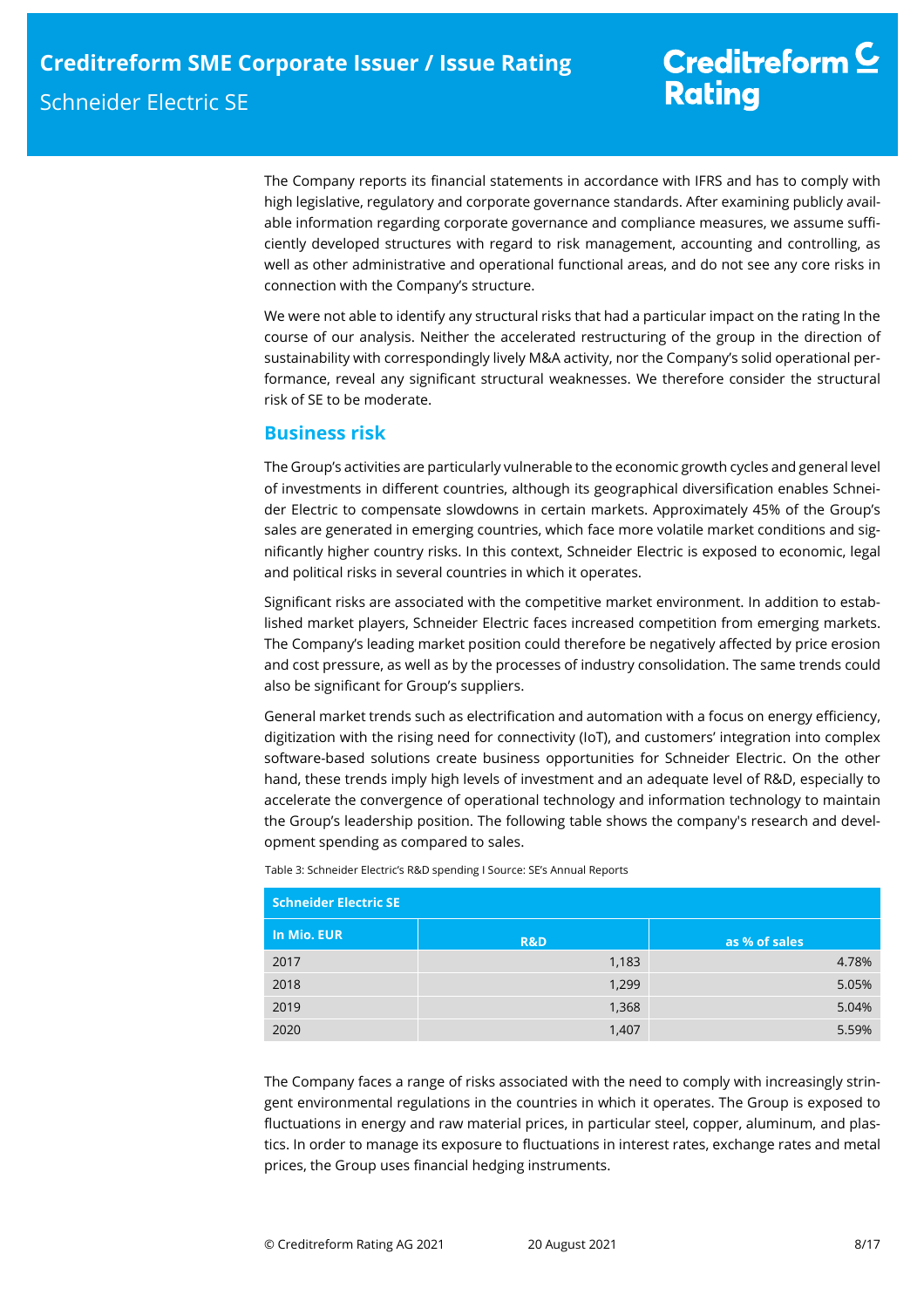As far as we can assess, the Company has been continually evolving its internal control and risk management systems and has gathered a high level of technical expertise through its many years of experience in the industry, supporting its compliance with current market and regulatory requirements, and assisting the prevention and management of business risks.

Overall, we assess the business risk profile of the Company as moderate. The Company operates in a fast-moving market, which requires ongoing investment in research and development, and has to cope with increasing competition, pricing pressure, and possible downturns in the economy. These threats are partially offset by the Company's specific technical know-how, geographical and product diversification, prudent acquisition policy, and the implementation of measures to reduce costs and streamline operations.

# **Financial risk**

For the purposes of its financial ratio analysis, Creditreform Rating AG (CRA) adjusted the original values in the financial statements. For example, contrary to our normal practice, we deducted the goodwill shown on SE's balance sheet from equity only by 50%, suggesting a certain recoverability of the goodwill.

So far, SE has been seen to have a stable and well-balanced capital structure, which is confirmed by a relatively good standardized equity ratio of over 30% and a solid asset coverage ratio of more than 90% historically. With stable absolute analytical equity (9.43 billion EUR), the increase in total assets by roughly EUR 4 billion up to 34.26 billion EUR (driven by debt) in 2020 led to a noticeable reduction in the equity ratio (27.51%). The main reason for the higher level of debt was several M&A transactions during the business year 2020, with asset coverage ratio declining to 88.70% at the end of the year. This negative trend on asset coverage ratio has also been observed in previous years, being the third sequential decrease yoy, and we will continue to monitor the development of this key indicator and assess if it is adequate to the Company's current rating level.

As of 31 December 2020, Schneider Electric's total financial debt amounted to EUR 10.456 million, of which 21.6% is due within one year and 78.4% is non-current. SE's reported net financial debt accounted for EUR 3.561 million, corresponding to 0.75x of its reported EBITDA in the financial year 2020, showing a material improvement compared to nearly 1.0x before 2018. At the end of June 2021, financial net debt amounted to EUR 7,873 million, nearly twice as much as at the end of 2020, and reported net leverage peaked at 1.42x due to the cash payment of EUR 3.7 billion for the acquisition of OSIsoft, and the temporary impact of its consolidation into the Company's financial statements. The net total liabilities / EBITDA is considerably higher, amounting to 3.8x in 2020, especially due to a relatively high amount of trade payables of EUR ~4.7 billion, other liabilities of EUR ~5.0 billion, accrued taxes of EUR 3.4 billion, and pension obligations of EUR 1.7 billion. With short-term debt of EUR 12.90 billion and short-term current assets of EUR 17.52 billion, we do not see SE's financial stability at risk.

Schneider Electric's main external financing sources are bonds (76.9% of total) and commercial papers (19.7%), as well as bank loans and others (3.4%). The outstanding amount of bonds has increased by EUR 1,944 million since the beginning of 2020, with the repayment of EUR 500 million and new issuances of EUR 2,444 million. The majority of the bonds are part of the EMTN program, with a volume of EUR 10,000 million and a total outstanding amount of EUR 7,500 million traded on the Luxembourg stock exchange. The Company also has private placement bonds with a total outstanding amount of USD 800 million on the US market, with maturity in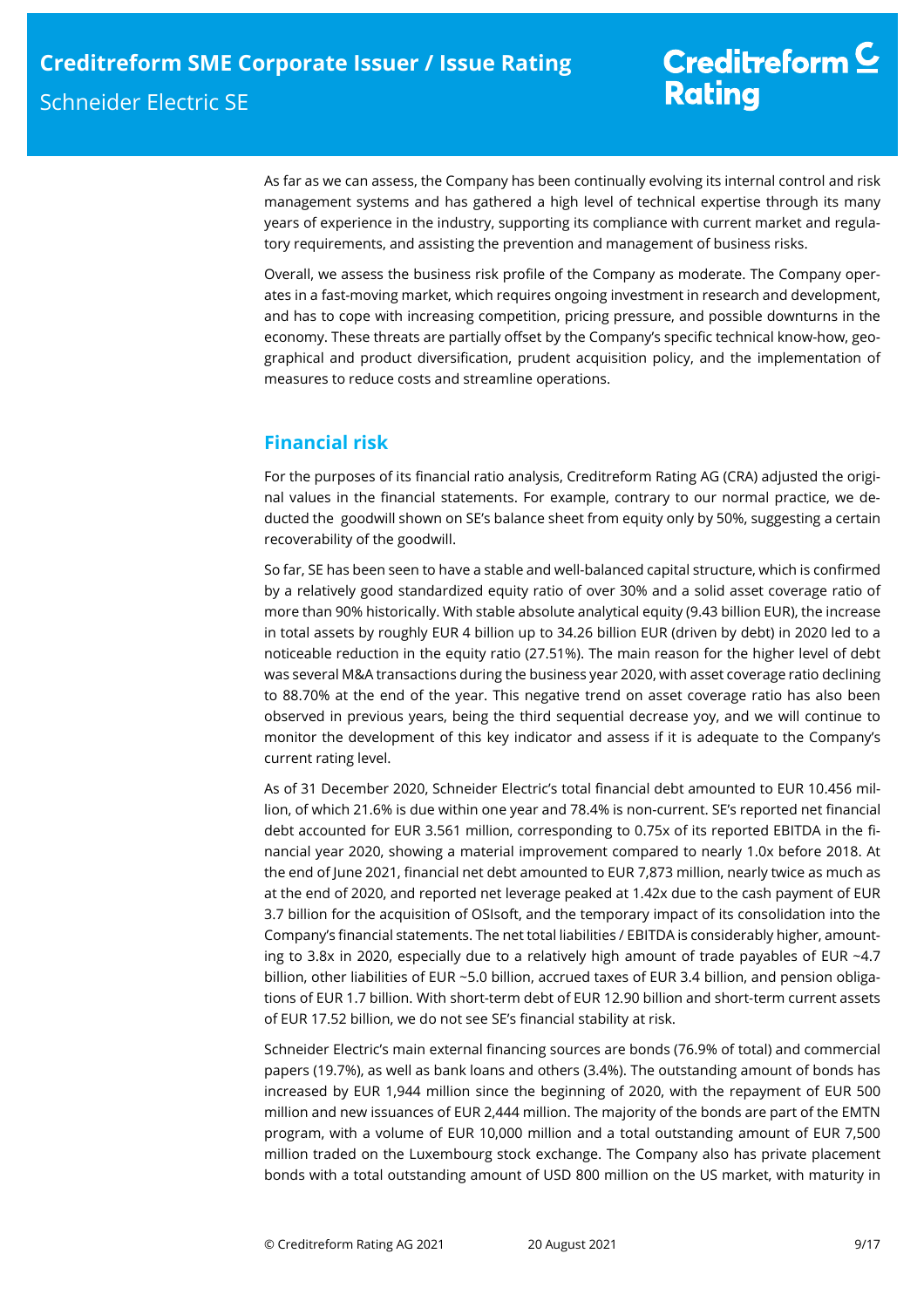September 2021, as well as convertible bonds of EUR 650 million exchangeable for new and existing shares (OCEANE).

The Company's liquidity position is still strong considering its cash and cash equivalent reserves of EUR 3,572 million at the end of June 2021, and its committed and unused credit lines of EUR 2,600 million without financial covenants. This headroom is sufficient to cover all financial debt maturities nearly until the end of 2024. Also, the Company's liquidity profile is further supported by its track record of positive free cash flows (without taking into account M&A investments of EUR 2,393 million and paid dividends of 1,525 million), with a record high amount of EUR 3.5 billion in 2020 despite the adverse economic environment during the pandemic. In our view, Schneider Electric will continue to post strong cash flow generation, thus enabling it to fund organic growth and minor strategic acquisitions with internal sources, and will not need to increase debt levels in the coming years. Its progressive dividend policy (an increase of approx. EUR 100 million every year), as well as its reinstated share buyback program of up to EUR 2.0 billion until 2022, should also be feasible considering the Company's target of EUR 3 billion through-the-cycle free cash flow generation.

Given the international reach of its operations, the Group is exposed to risk related to the fluctuation of exchange rates, with the main exposure related to the US dollar and Chinese yuan. The negative impact of foreign exchange in 2020 amounted to EUR 740 million on the level of revenues. The Group mitigates these risks through hedging programs relating to receivables, payables and other operating cash flows, primarily by means of forward purchases and sales. The Company is moderately vulnerable to changing interest rates in different countries. As of 31 December 2020, 83.9% of the Company's debt was fixed rate. The Company uses financial instruments to manage its exposure to fluctuations in interest rates, exchange rates and raw commodity prices.

We assess Schneider Electric's financial risk profile as low. The reason for this is the Company's high growth potential and expected robust cash flow generation going forward, allowing it to sustain a strong capital structure and good liquidity position. We believe, however, that the Company will not be able to meaningfully reduce debt in the coming years, given its relatively aggressive shareholder remuneration and constant need for investment to increase innovation and digital capabilities. Despite this, we expect Schneider Electric to deleverage, and its credit metrics to improve through 2021 owing to stronger operating performance.

## **Issue rating**

## **Issue rating details**

The rating objects of this issue rating are exclusively the long-term senior unsecured notes, denominated in euro and issued by Schneider Electric S.A. (Issuer), which are included in the list of ECB-eligible marketable assets. The ECB list of eligible marketable assets can be found on the website of the ECB.

The Notes have been issued under the EMTN programme with its latest base prospectus from 28 April 2020. This EMTN programme amounts to EUR 10 billion. The Notes and coupons under the EMTN programme constitute unconditional, unsubordinated, unsecured obligations of the Issuer, and rank at least pari passu among themselves and with all other present and future unsecured obligations and guaranties of the Issuer. The Notes issued under the EMTN programme benefit from a negative pledge provision and cross-default mechanism. A redemption at the option of the noteholders following a change of control can be specified in the final terms of each series.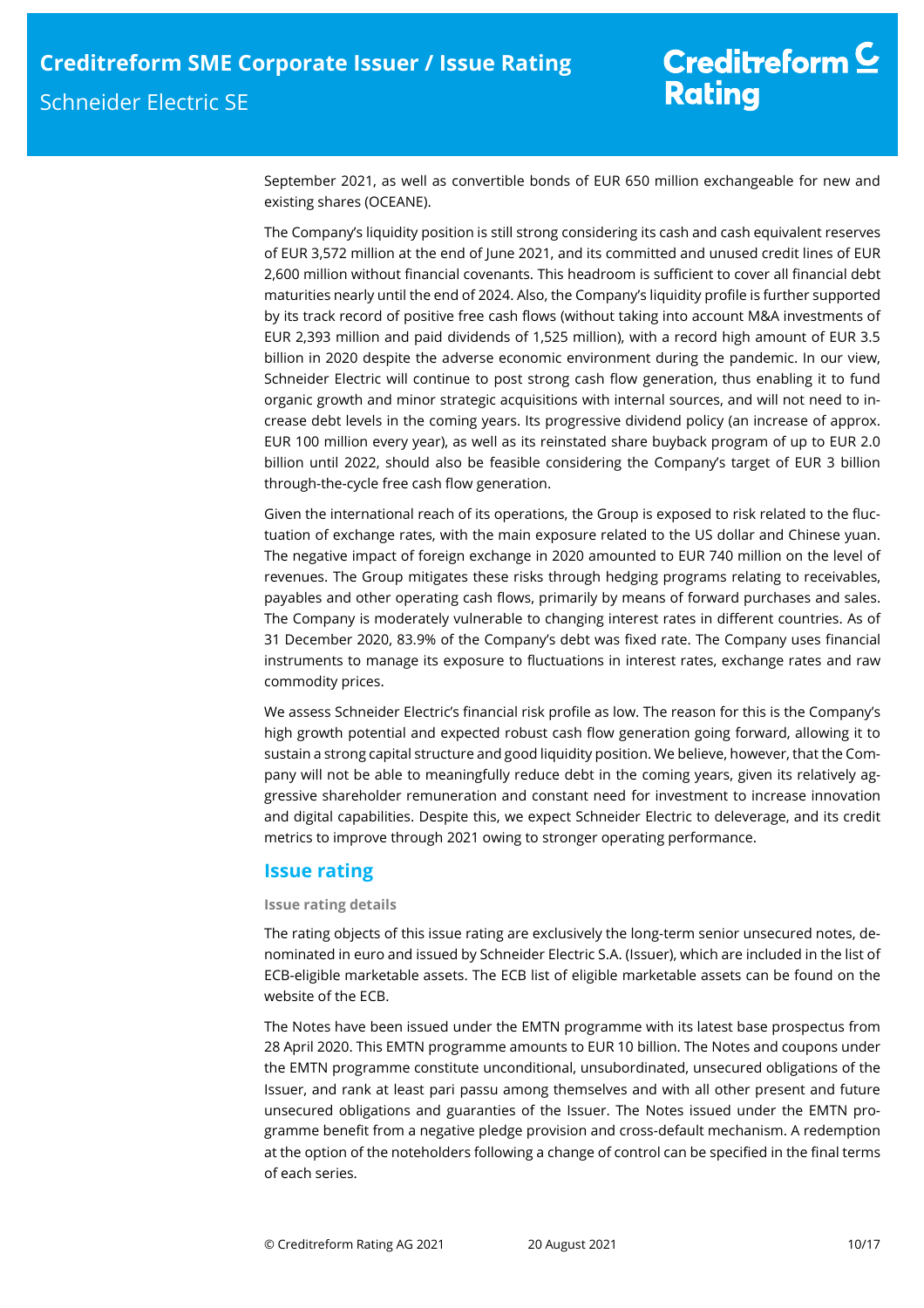## **Result corporate issue rating**

We derive the rating of the euro-denominated bonds of the Issuer from the corporate issuer rating of Schneider Electric SE. The rating of the Notes is therefore set equal to the corporate rating of the Issuer. The rating result is A- with stable outlook. For the issue rating we have applied our rating methodology for corporate issues.

## **Overview**

Table 4: Overview of CRA Ratings I Source: CRA

| <b>Rating Category</b>                                | <b>Details</b> |             |  |
|-------------------------------------------------------|----------------|-------------|--|
|                                                       | Date           | Rating      |  |
| Schneider Electric SE (Issuer)                        | 20.08.2021     | A- / stable |  |
| Long-term Local Currency (LC) Senior Unsecured Issues | 20.08.2021     | A- / stable |  |
| Other                                                 | <b>COLOR</b>   | n.r.        |  |

Table 5: Overview of Euro Medium Note Program I Source: Base Prospectus dated 28 April 2020

| <b>Overview 2019 EMTN Program</b> |                         |             |                                   |
|-----------------------------------|-------------------------|-------------|-----------------------------------|
| Volume                            | EUR 10,000,000,000      | Maturity    | Depending on re-<br>spective bond |
| Issuer / Guarantor                | Schneider Electric S.E. | Coupon      | Depending on re-<br>spective bond |
| Arranger                          | <b>BNP Paribas</b>      | Currency    | Depending on re-<br>spective bond |
| Credit enhancement                | None                    | <b>ISIN</b> | Depending on re-<br>spective bond |

All future LT LC senior unsecured notes issued by Schneider Electric SE and which have similar conditions to the current EMTN programme, denominated in euro and included in the list of ECB-eligible marketable assets will, until further notice, receive the same ratings as the current LT LC senior unsecured Notes issued under the EMTN programme. Notes issued under the programme in any currency other than euro, or other types of debt instruments, have not yet been rated by CRA. For a list of all currently valid ratings and additional information, please consult the website of Creditreform Rating AG. For the time being, other emission classes or programs (such as the Commercial Paper Program), and issues that do not denominate in euro, will not be assessed.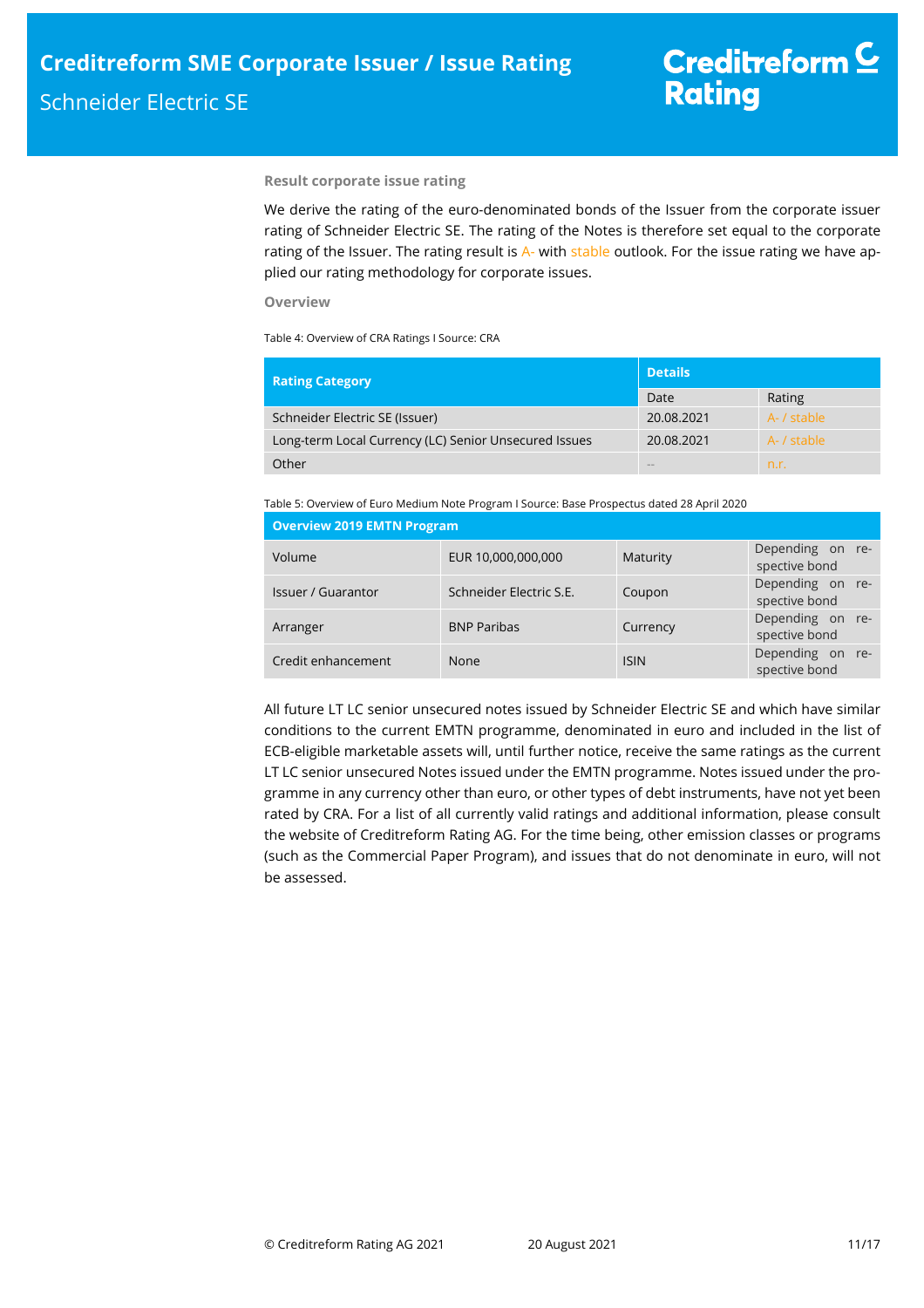# **Financial ratio analysis**

Table 6: Financial key ratios |Source: Schneider Electric SE annual report 2020, structured by CRA

| <b>Asset structure</b>                       | 2017   | 2018   | 2019   | 2020   |
|----------------------------------------------|--------|--------|--------|--------|
| Fixed asset intensity (%)                    | 52.32  | 55.55  | 51.18  | 48.88  |
| Asset turnover                               | 0.86   | 0.88   | 0.90   | 0.78   |
| Asset coverage ratio (%)                     | 108.03 | 98.45  | 93.05  | 88.70  |
| Liquid funds to total assets                 | 10.85  | 8.02   | 11.87  | 20.12  |
| <b>Capital structure</b>                     |        |        |        |        |
| Equity ratio (%)                             | 33.32  | 36.80  | 31.14  | 27.51  |
| Short-term debt ratio (%)                    | 35.32  | 33.94  | 35.77  | 37.64  |
| Long-term debt ratio (%)                     | 23.21  | 17.89  | 16.49  | 15.85  |
| Capital lock-up period (in days)             | 61.19  | 58.78  | 56.65  | 67.66  |
| Trade-accounts payable ratio (%)             | 14.63  | 13.89  | 13.93  | 13.61  |
| Short-term capital lock-up (%)               | 20.32  | 19.83  | 21.42  | 28.74  |
| Gearing                                      | 1.68   | 1.50   | 1.83   | 1.90   |
| Leverage                                     | 3.07   | 2.85   | 2.95   | 3.42   |
| <b>Financial stability</b>                   |        |        |        |        |
| Cash flow margin (%)                         | 11.26  | 12.23  | 13.38  | 13.26  |
| Cash flow ROI (%)                            | 9.83   | 10.55  | 12.00  | 9.74   |
| Total debt / EBITDA adj.                     | 4.55   | 4.20   | 4.11   | 5.28   |
| Net total debt / EBITDA adj.                 | 3.81   | 3.67   | 3.40   | 3.82   |
| <b>ROCE (%)</b>                              | 25.85  | 22.30  | 29.47  | 26.88  |
| Total debt repayment period                  | 7.25   | 8.44   | 3.84   | 5.12   |
| <b>Profitability</b>                         |        |        |        |        |
| Gross profit margin (%)                      | 100.00 | 100.00 | 100.00 | 100.00 |
| <b>EBIT interest coverage</b>                | 8.77   | 9.91   | 11.19  | 11.69  |
| <b>EBITDA</b> interest coverage              | 11.22  | 12.40  | 15.12  | 16.31  |
| Ratio of personnel costs to total costs (%)  | 0.00   | 24.42  | 27.00  | 28.95  |
| Ratio of material costs to total costs (%)   | 0.00   | 0.00   | 0.00   | 0.00   |
| Cost income ratio (%)                        | 85.72  | 86.05  | 87.68  | 87.87  |
| Ratio of interest expenses to total debt (%) | 2.09   | 1.92   | 1.43   | 1.05   |
| Return on investment (%)                     | 9.01   | 9.18   | 9.16   | 7.25   |
| Return on equity (%)                         | 23.63  | 23.81  | 24.74  | 23.75  |
| Net profit margin (%)                        | 8.93   | 9.45   | 9.29   | 8.90   |
| Operating margin (%)                         | 14.03  | 13.95  | 12.32  | 12.13  |
| <b>Liquidity</b>                             |        |        |        |        |
| Cash ratio (%)                               | 30.40  | 23.33  | 33.18  | 53.47  |
| Quick ratio (%)                              | 106.59 | 100.43 | 110.24 | 113.48 |
| Current ratio (%)                            | 134.98 | 130.98 | 136.49 | 135.84 |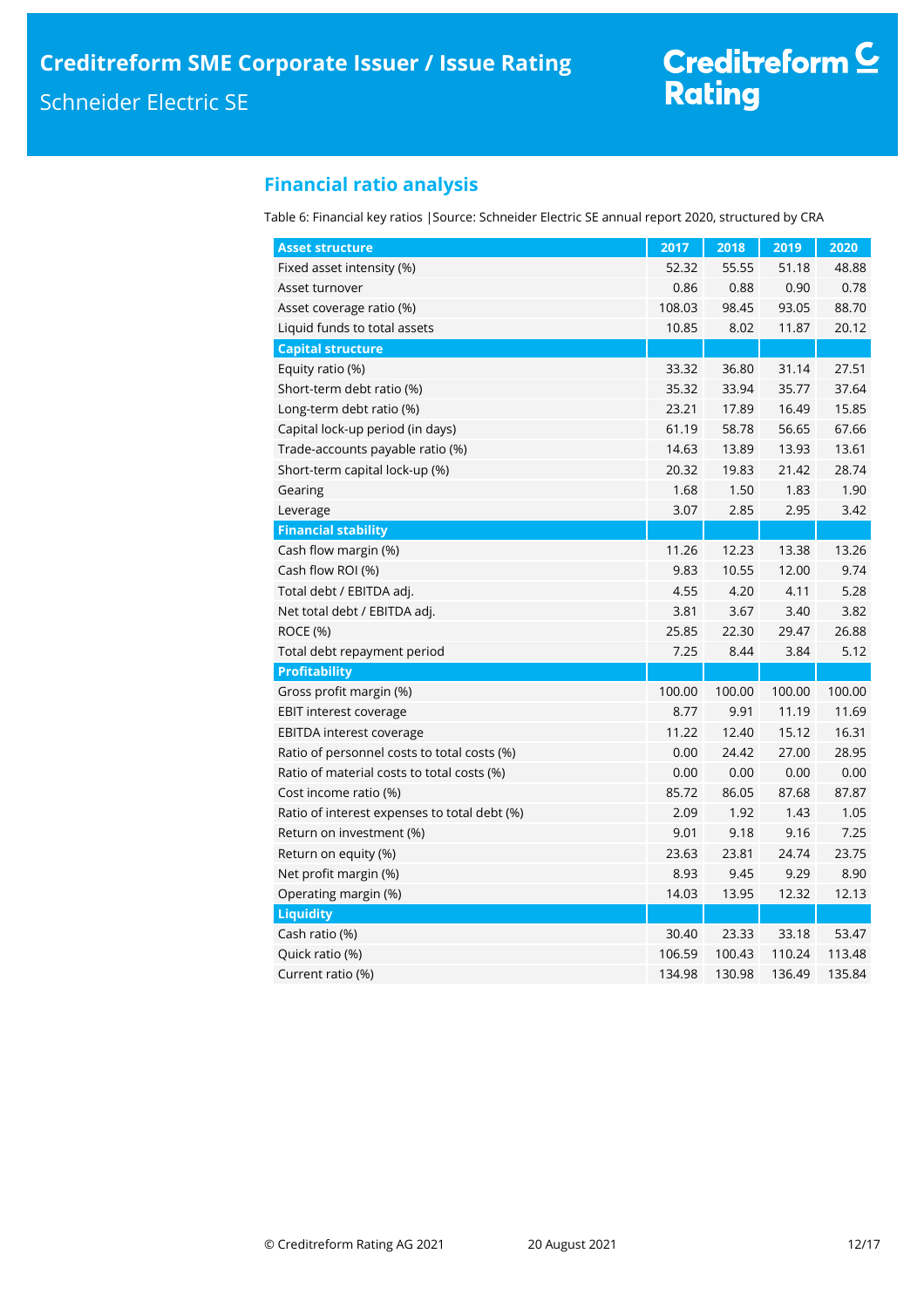# **Appendix**

**Rating history** 

The rating history is available under https://www.creditreform-rating.de/en/ratings/publishedratings.html.

Table 7: Corporate Issuer Rating of Schneider Electric SE

| <b>Event</b>   |            | Rating created   Publication date | Monitoring until   Result   |             |
|----------------|------------|-----------------------------------|-----------------------------|-------------|
| Initial rating | 20.08.2021 | 12.03.2019                        | Withdrawal of the<br>rating | A- / stable |

#### Table 8: LT LC Senior Unsecured Issues Issued of Schneider Electric SE

| Event          |            | Rating created   Publication date | Monitoring until   Result   |             |
|----------------|------------|-----------------------------------|-----------------------------|-------------|
| Initial rating | 20.08.2021 | 12.03.2019                        | Withdrawal of the<br>rating | A- / stable |

## **Regulatory requirements**

The rating<sup>2</sup> was not endorsed by Creditreform Rating AG (Article 4 (3) of the CRA-Regulation).

The present rating is, in the regulatory sense, an unsolicited rating, that is public. The analysis was carried out on a voluntary basis by Creditreform Rating AG, which was not commissioned by the Issuer or any other third party to prepare the present rating.

The rating is based on the analysis of published information and on internal evaluation methods for the assessment of companies and issues. The rating object was informed of the intention of creating or updating an unsolicited rating before the rating was determined.

The rating object participated in the creation of the rating as follows:

| Unsolicited Corporate Issuer / Issue Rating            |    |
|--------------------------------------------------------|----|
| With rated entity or related third party participation | No |
| With access to internal documents                      | No |
| With access to management                              | No |

The rating was conducted based on the following information.

| <b>List of documents</b>                                                                                               |
|------------------------------------------------------------------------------------------------------------------------|
| <b>Accounting and controlling</b>                                                                                      |
| Schneider Electric SE Annual Report 2020<br>٠<br>Interim Report H1 2021<br>٠                                           |
| <b>Finance</b>                                                                                                         |
| EMTN base prospectus 28.04.2020<br>٠                                                                                   |
| <b>Additional documents</b>                                                                                            |
| Company's presentation and earnings results<br>٠<br>Material facts / Press releases<br>٠<br>Sustainability report<br>٠ |

<sup>&</sup>lt;sup>2</sup> In these regulatory requirements the term "rating" is used in relation to all ratings issued by Creditreform Rating AG in connection to this report. This may concern several companies and their various issues.

j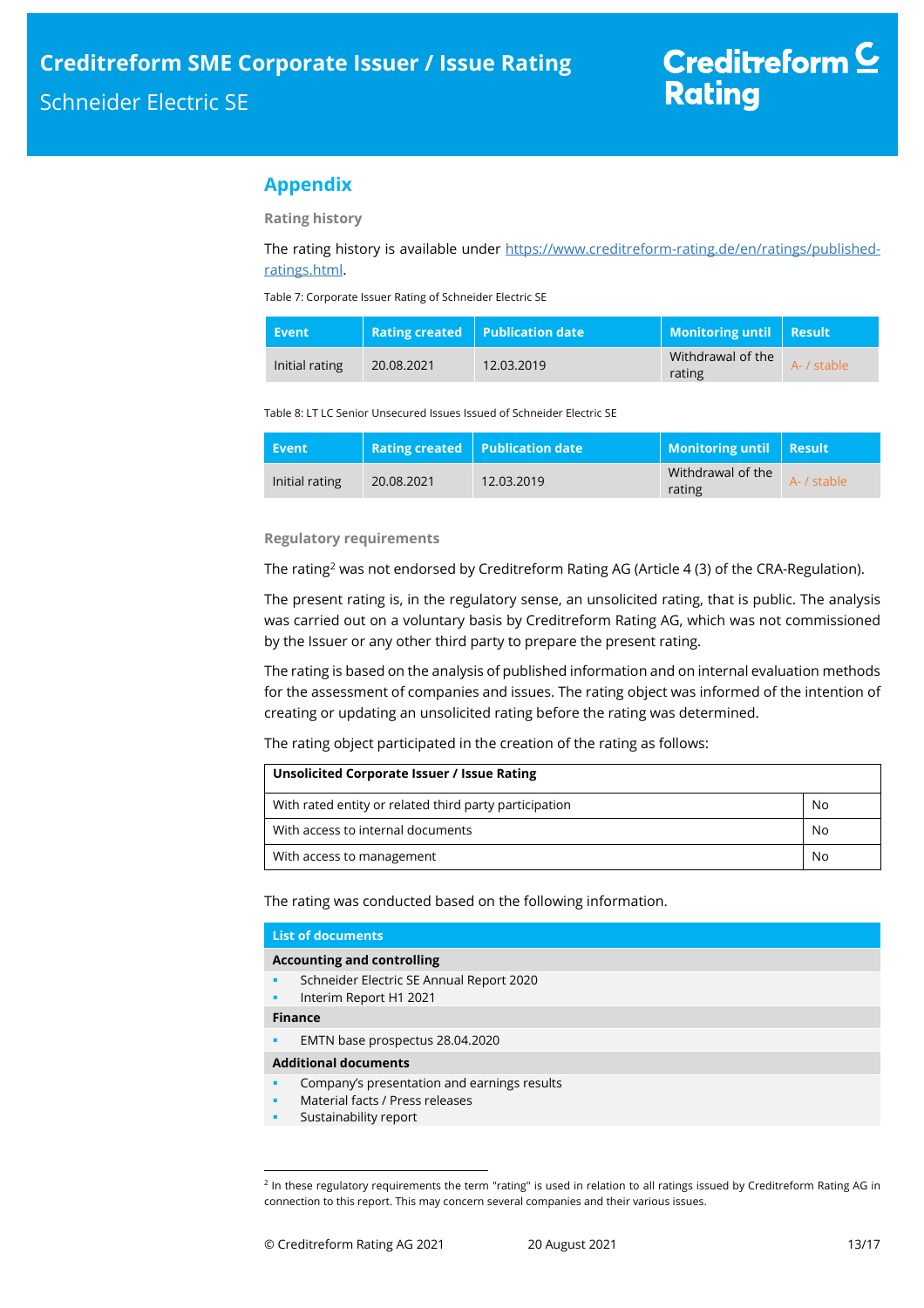A management meeting did not take place within the framework of the rating process.

The documents submitted and information gathered were sufficient to meet the requirements of Creditreform Rating AG's rating methodologies.

The rating was conducted based on the following rating methodologies and the basic document.

| <b>Rating methodology</b>                | <b>Version</b><br>number | Date         | Website                                                                                                                                                                                                                                                                            |
|------------------------------------------|--------------------------|--------------|------------------------------------------------------------------------------------------------------------------------------------------------------------------------------------------------------------------------------------------------------------------------------------|
| <b>Corporate Ratings</b>                 | 2.3                      | 29.05.2019   | https://creditreform-rating.de/en/about-<br>us/regulatory-require-<br>ments.html?file=files/content/downloads/Ex-<br>ternes%20Rating/Regulatorische%20Anforder-<br>ungen/EN/Ratingmethodiken%20EN/Rat-<br>ing%20Methodology%20Corporate%20Rat-<br>ings.pdf                         |
| Non-financial<br>Corporate Issue Ratings | 1.0                      | October 2016 | https://creditreform-rating.de/en/about-<br>us/regulatory-require-<br>ments.html?file=files/content/downloads/Ex-<br>ternes%20Rating/Regulatorische%20Anforder-<br>ungen/EN/Ratingmethodiken%20EN/Rat-<br>ing%20Methodology%20Non-Finan-<br>cial%20Corporate%20Issue%20Ratings.pdf |
| Rating<br>Criteria<br>and<br>Definitions | 1.3                      | January 2018 | https://creditreform-rating.de/en/about-<br>us/regulatory-require-<br>ments.html?file=files/content/downloads/Ex-<br>ternes%20Rating/Regulatorische%20Anforder-<br>ungen/EN/Rating-<br>methodiken%20EN/CRAG%20Rating%20Crite-<br>ria%20and%20Definitions.pdf                       |

The documents contain a description of the rating categories and a definition of default.

The rating was carried out by the following analysts:

| Name                    | <b>Function</b> | <b>Email-Address</b>               |
|-------------------------|-----------------|------------------------------------|
| Christian Konieczny     | Lead analyst    | C.Konieczny@creditreform-rating.de |
| Sabrina Mascher de Lima | Analyst         | S.Mascher@creditreform-rating.de   |

The rating was approved by the following person (person approving credit ratings, PAC):

| Name             | <b>Function</b> | <b>Email-Address</b>              |
|------------------|-----------------|-----------------------------------|
| Philipp Beckmann | <b>PAC</b>      | P.Beckmann@creditreform-rating.de |

On 20 August 2021, the analysts presented the rating to the rating committee and the rating was determined. The rating result was communicated to the company on 23 August 2021. There has not been a subsequent change to the rating.

The rating will be monitored until Creditreform Rating AG withdraws the rating. The rating can be adjusted as part of the monitoring, if crucial assessment parameters change.

In 2011, Creditreform Rating AG was registered within the European Union according to EU Regulation 1060/2009 (CRA-Regulation). Based on this registration, Creditreform Rating AG is allowed to issue credit ratings within the EU and is bound to comply with the provisions of the CRA-Regulation.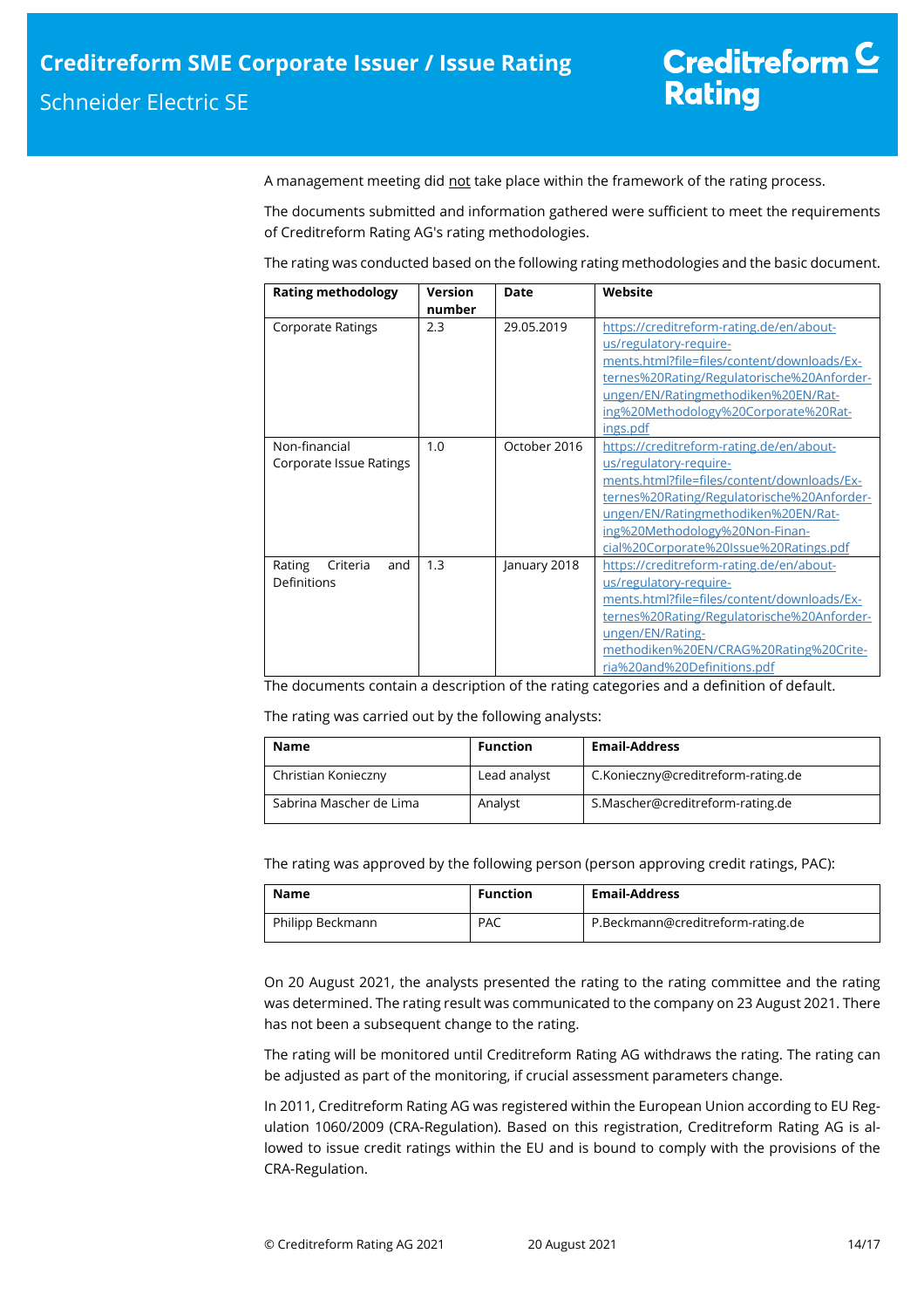### **ESG-factors**

You can find out whether ESG factors were relevant to the rating in the upper section of this rating report "Relevant rating factors".

A general valid description for Creditreform Rating AG, as well as a valid description of corporate ratings for understanding and assessing ESG factors in the context of the credit rating process, can be found here:

https://creditreform-rating.de/en/about-us/regulatory-requirements.html?file=files/content/downloads/Externes%20Rating/Regulatorische%20Anforderungen/EN/Ratingmethodiken%20EN/The%20Impact%20of%20ESG%20Factors%20on%20Credit%20Ratings.pdf

## **Conflict of interests**

No conflicts of interest were identified during the rating process that might influence the analyses and judgements of the rating analysts involved or any other natural person whose services are placed at the disposal or under the control of Creditreform Rating AG and who are directly involved in credit rating activities or in approving credit ratings and rating outlooks.

In the event of providing ancillary services to the rated entity, Creditreform Rating AG will disclose all ancillary services in the credit rating report.

## **Rules on the presentation of credit ratings and rating outlooks**

The approval of credit ratings and rating outlooks follows our internal policies and procedures. In line with our "Rating Committee Policy", all credit ratings and rating outlooks are approved by a rating committee based on the principle of unanimity.

To prepare this credit rating, Creditreform Rating AG has used following substantially material sources:

#### Corporate issuer rating:

- 1. Annual report
- 2. Website
- 3. Internet research

Corporate issue rating:

- 1. Corporate issuer rating incl. information used for the corporate issuer rating
- 2. Documents on issues / instruments

There are no other attributes and limitations of the credit rating or rating outlook other than those displayed on the Creditreform Rating AG website. Furthermore, Creditreform Rating AG considers as satisfactory the quality and extent of information available on the rated entity. With respect to the rated entity, Creditreform Rating AG regarded available historical data as sufficient.

Between the time of disclosure of the credit rating to the rated entity and the public disclosure, no amendments were made to the credit rating.

The Basic Data Information Card indicates the principal methodology or version of methodology that was used in determining the rating, with a reference to its comprehensive description.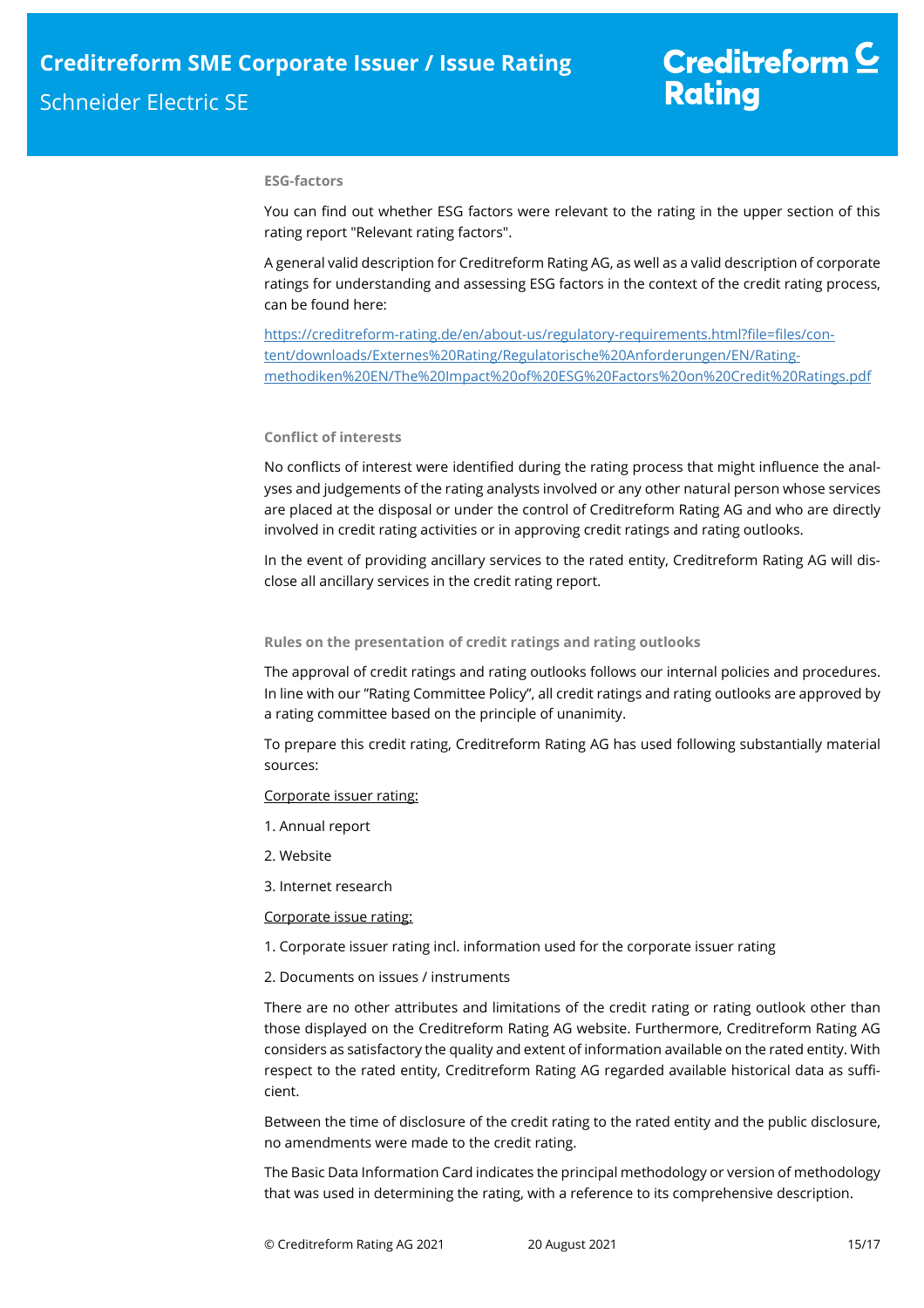In cases where the credit rating is based on more than one methodology or where reference only to the principal methodology might cause investors to overlook other important aspects of the credit rating, including any significant adjustments and deviations, Creditreform Rating AG explains this fact in the credit rating report and indicates how the different methodologies or other aspects are taken into account in the credit rating. This information is integrated in the credit rating report.

The meaning of each rating category, the definition of default or recovery and any appropriate risk warning, including a sensitivity analysis of the relevant key rating assumptions such as mathematical or correlation assumptions, accompanied by worst-case scenario credit ratings and best-case scenario credit ratings are explained.

The date at which the credit rating was initially released for distribution and the date when it was last updated, including any rating outlooks, is indicated clearly and prominently in the Basic Data Information Card as a "rating action"; initial release is indicated as "initial rating", other updates are indicated as an "update", "upgrade" or "downgrade", "not rated", "confirmed", "selective default" or "default".

In the case of a rating outlook, the time horizon is provided during which a change in the credit rating is expected. This information is available within the Basic Data Information Card.

In accordance with Article 11 (2) EU-Regulation (EC) No 1060/2009, a registered or certified credit rating agency shall make available, in a central repository established by ESMA, information on its historical performance data including the rating transition frequency and information about credit ratings issued in the past and on their changes. Requested data are available at the ESMA website: https://cerep.esma.europa.eu/cerep-web/statistics/defaults.xhtml.

An explanatory statement of the meaning of Creditreform Rating AG's default rates are available in the credit rating methodologies disclosed on the website.